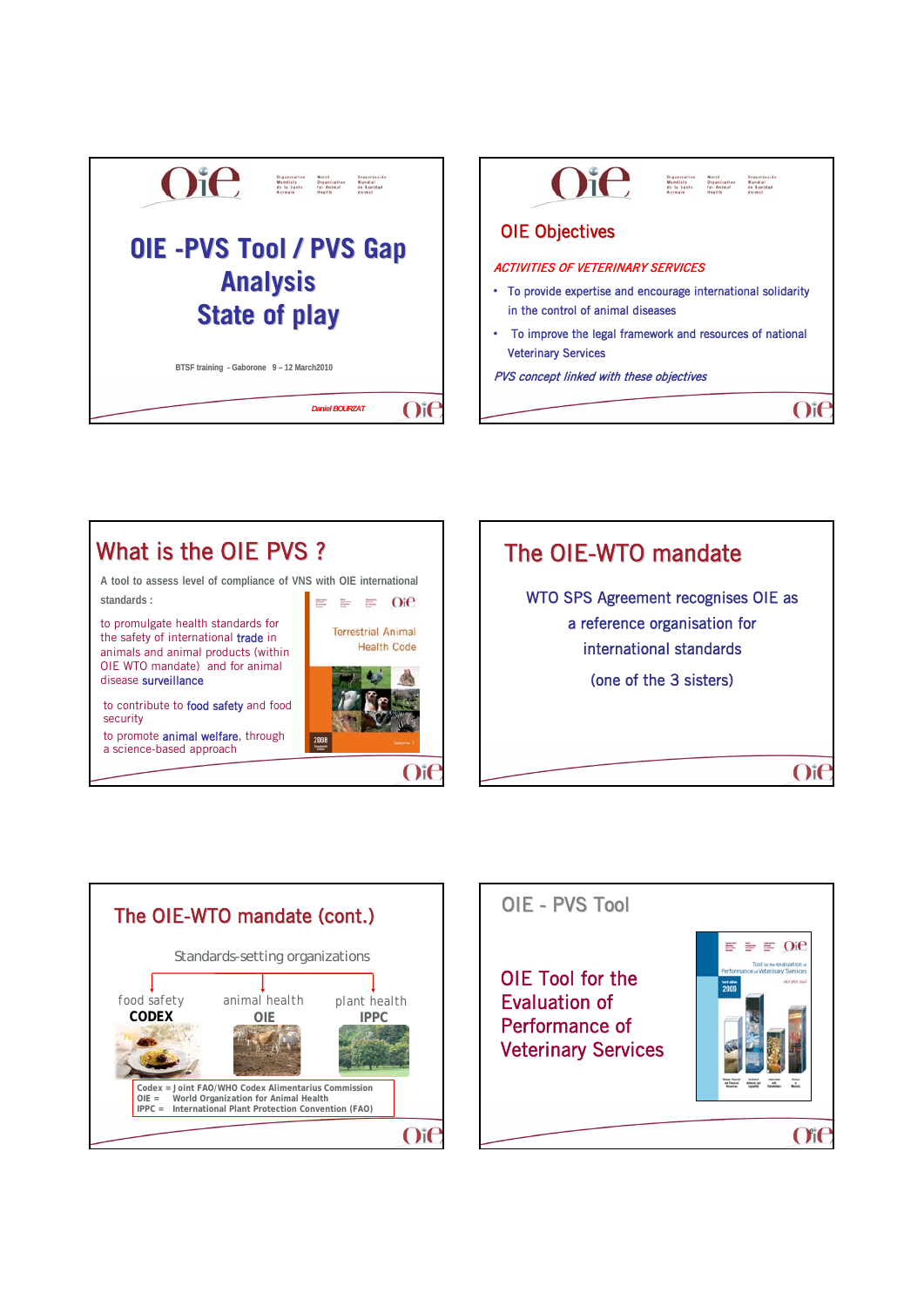

### The ideal chronology:

- Initial country PVS Evaluations: the diagnosis
- PVS Gap Analysis: the treatment proposed - Support to identification of priority countries
	- Support to identification of priorities for the countries
- PVS follow-up Evaluations: regular assessment of progress made after investments / legislative changes / reorganisation / strengthening of publicprivate partnerships, made in response to PVS evaluations and PVS Gap Analysis.

 $O$ if

• PVS Reports available and official request from the OIE Delegate to the OIE (prerequisites) • Proposal of dates and PVS Gap Analysis Team by the OIE (one team leader, one or two expert(s), and possibly one or two observer(s)) • Acceptance of proposals by the Country • Mission completed • Draft PVS Gap Analysis Documents • Quality check • Country agreement/comments on the draft report Main Steps of PVS Gap Analysis

- Finalisation of the document with country concerned
- Confidential status of the documents until the country agrees to its transmission to Donors and Partners

 $O(f)$ 

 $O$ if





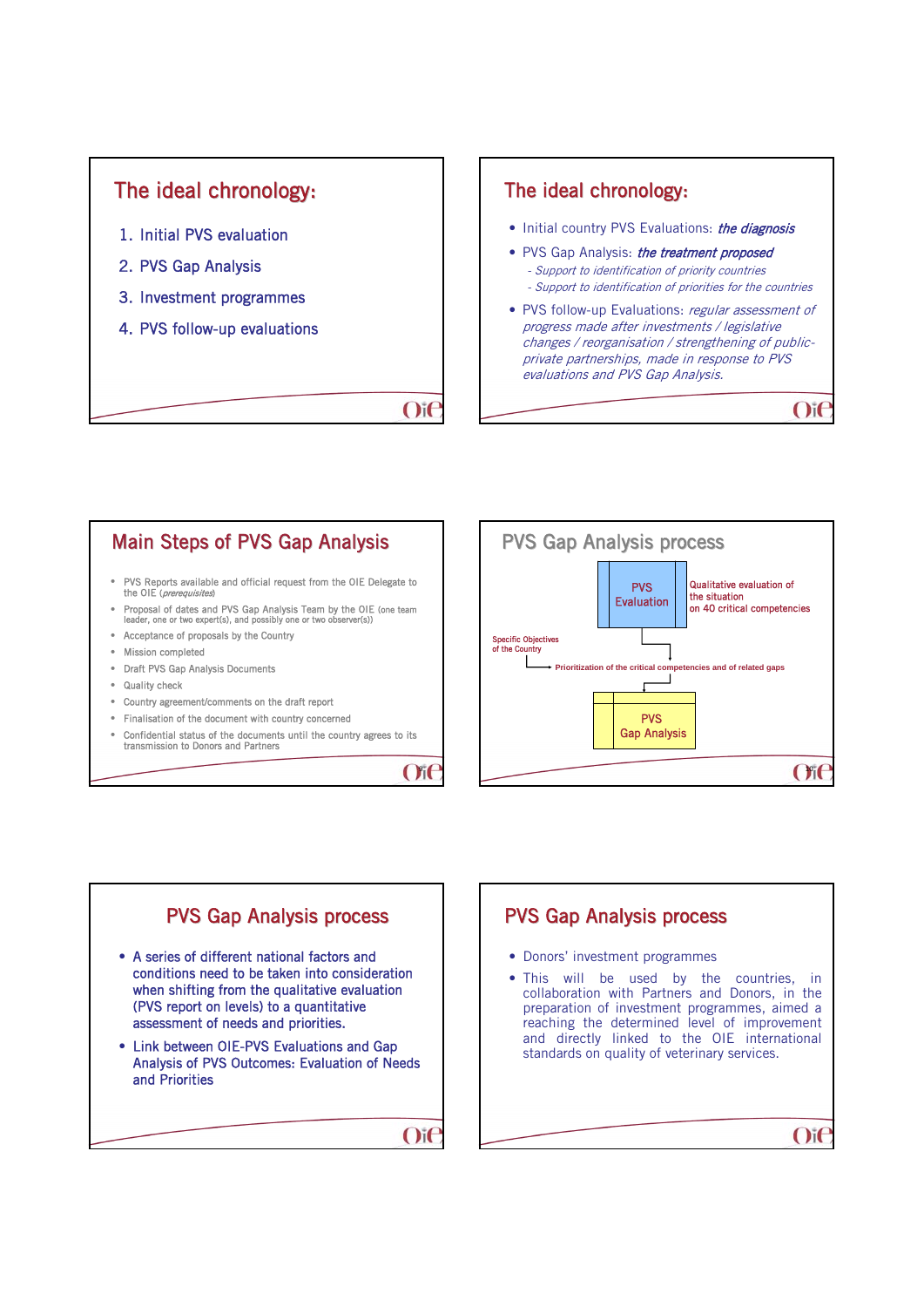





 $O(f)$ 

### 5 main activities: • Evaluation of Performance of Veterinary Services (OIE-PVS) and follow-up activities, including PVS Gap Analysis • Improvement of national / regional legal framework on animal health and food safety • Laboratory capacity (OIE Certified Laboratory Twinning Projects) • Training of National Delegates / National Focal Points • Coordination meetings **BTSF programme in Africa**

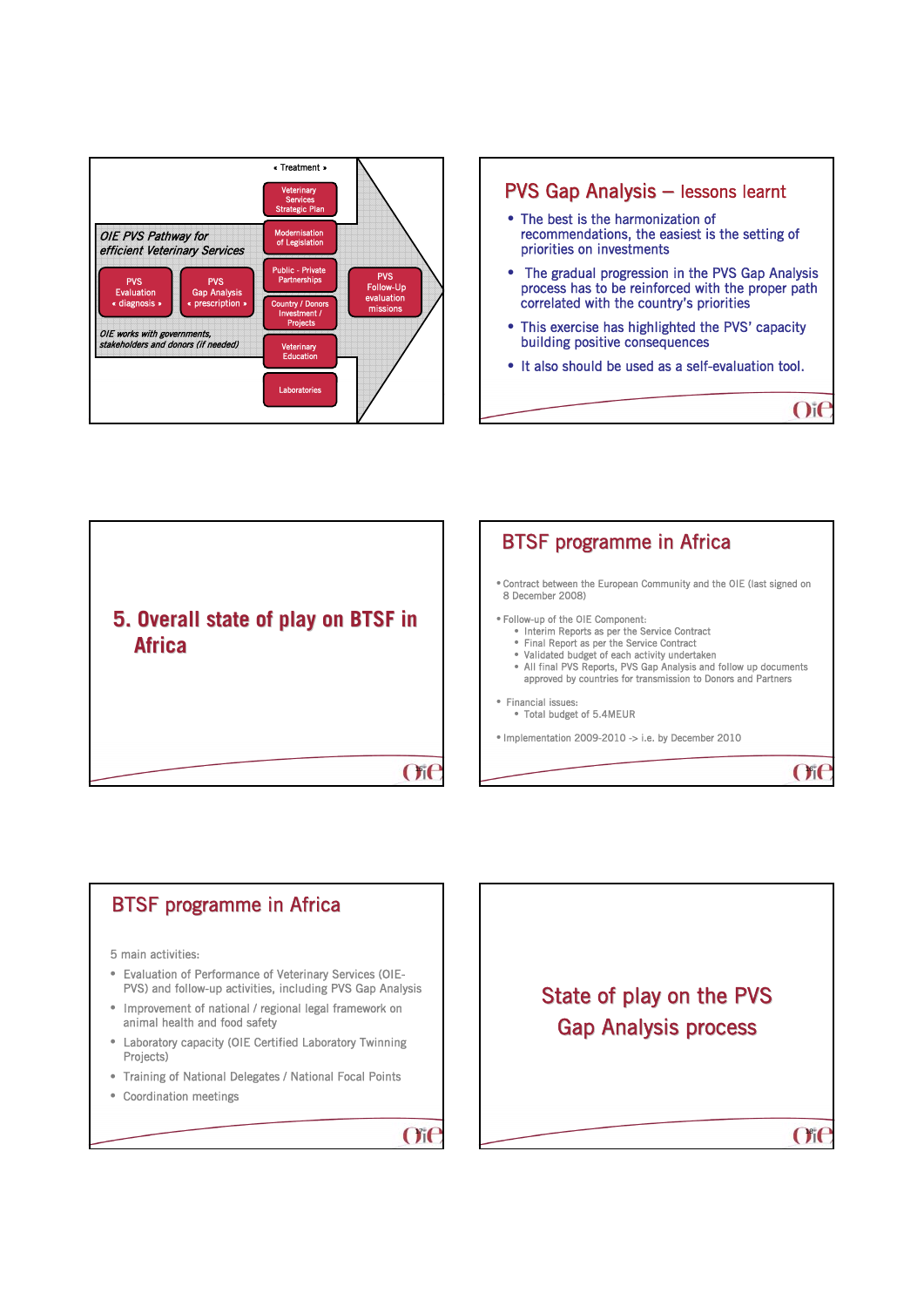| <b>QIUDAL FIUXIAIIIIIIG</b><br>State of play PVS - 19/02/2010 |                              |                                    |                             |                      |
|---------------------------------------------------------------|------------------------------|------------------------------------|-----------------------------|----------------------|
| <b>OIE Regions</b>                                            | <b>OIE</b><br><b>Members</b> | <b>PVS</b><br>Requests<br>received | <b>PVS Missions</b><br>done | Reports<br>available |
| Africa                                                        | 51                           | 44                                 | 39                          | 31                   |
| Americas                                                      | 28                           | 17                                 | 17                          | 15                   |
| Asia & Pacific                                                | 31                           | 16                                 | 13                          | 10                   |
| Europe                                                        | 52                           | 11                                 | 11                          | 6                    |
| <b>Middle East</b>                                            | 13                           | 13                                 | 11                          | $\overline{4}$       |
| Total                                                         | 175                          | 101                                | 91                          | 66                   |
|                                                               |                              |                                    |                             |                      |

**Global Programme Global Programme** 

## **OIE-PVS missions PVS missions**

**Countries**

- **•** Africa: Algeria, Benin, *Botswana*, Burkina Faso, Burundi, Cameroon, Chad, Côte D'Voire, Congo (DR), Djibouti, Egypt, *Equatorial* Chana, Girtea, Gabon, Gambia, Girtea, Gabon, Gambia, Madagascar, Malawi, Mali, Mauritan
- **•** Americas: Barbados, Belize, Bolivia, Brazil, Colombia, Costa Rica, Dominican<br>Rep., El Salvador, Guyana, Honduras, Jamaica, Mexico, Nicaragua, Panama,<br>Paraguay, Peru and Uruguay.<br>• Asia & Pacific: Bangladesh, Bhutan, Br
- 
- Europe: Albania, Armenia, Azerbaijan, Bulgaria, Georgia, Kazakhstan, Kyrgyzstan, Romania, Tajikistan, Ukraine and Uzbekistan.
- Middle East: Afghanistan, Bahrain, Jordan, Kuwait, Lebanon, Oman, *Palestinian*<br>M.A. (non OIE member), Qatar, *Saudi Arabia*, S**yria, Turkey, United Arab Emirates**<br>and Yemen.

 $O$ i $\epsilon$ 

 $O$ i $\epsilon$ 

#### **OIE-PVS missions PVS missions Country without PVS request without PVS**

- Africa: Angola, Cap Verde, Central Africa, Comoros, Rep. of Congo, Ethiopia, São Tomé and Principe and South Africa
- Americas: Argentina, Canada, Chile, Cuba, Ecuador, Guatemala, Haiti, Surinam, Trinidad and Tobago, USA and Venezuela
- Asia & Pacific: Australia, Rep. of Korea, China, India, Japan, Malaysia, Micronesia, New-Caledonia, New-Zealand, Pakistan, Papua New-Guinea, Singapore, Taipei China, Thailand and Vanuatu
- Europe: EU (- Bulgaria and Romania), Andorra, Belarus, Bosnia-Herzegovina, Croatia, Macedonia, Iceland, Israel, Liechtenstein, Moldavia, Montenegro, Norway, Russia, San Marino, Serbia, Switzerland and Turkmenistan
- Middle East: Iraq





| <b>OIE Regions</b> | OIE Members | Gap Analysis<br>Requests<br>received | Gap Analysis<br>Missions done |
|--------------------|-------------|--------------------------------------|-------------------------------|
| Africa             | 51          | 24                                   | 12                            |
| Americas           | 28          | $\overline{7}$                       | 1                             |
| Asia & Pacific     | 31          | 9                                    | $\overline{1}$                |
| Europe             | 52          | 3                                    | 2                             |
| Middle East        | 13          | 3                                    | 3                             |
| Total              | 175         | 46                                   | 19                            |

# **Gap Analysis missions Gap Analysis missions Countries • Africa: Benin, Burkina Faso,** DR Congo, **Djibouti,** Egypt, Gabon, Ghana,<br>**Guinea, Guinea-Bissau,** Lesotho, **Madagascar, Mali, Mauritania,** Mauritius,<br>Mozambique, Namibia, Niger, Nigeria, Rwanda, Senegal, **Tanzania, Togo** • Americas: Barbados, Belize, Bolivia, Costa Rica, Honduras, Jamaica and - Panama.<br>• **Asia & Pacific: Bhutan,** Brunei, Cambodia, DPR Korea, Indonesia,<br>Mongolia, Philippines, Sri Lanka and Vietnam. Mongolia, Prinippines, Sti Lanna and Viction...<br>• Europe: Armenia, Azerbaijan and Kyrgyzstan • Middle East: Kuwait, Lebanon and Turkey.